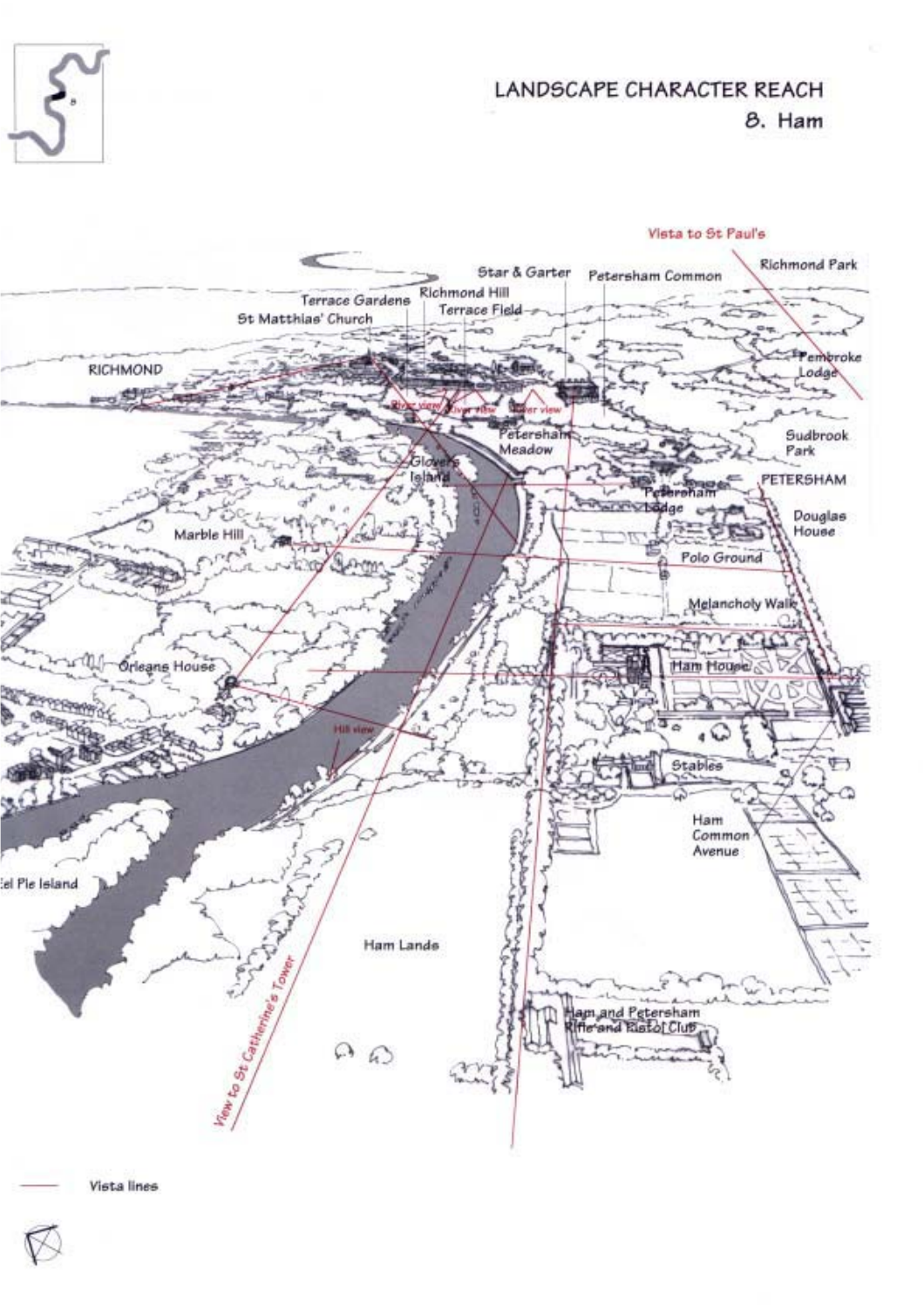

The view from Richmond Hill, protected by Act of Parliament in 1902 in response to local 'indignations' about proposed developments in the floodplain



Knyff's view from Richmond Hill in the mid-18th century showing the network of avenues around Ham House



Richmond Terrace and the view north to the town centre (also attributed to Knyff)

## **LANDSCAPE CHARACTER**

The Ham Reach curves from the edge of Twickenham to the edge of Richmond. Some of the most dramatic landscape features on the Thames are concentrated along this mile of the river. Richmond Hill and the wooded escarpment of Richmond Park rise above the lush flood plain of villas, meadows and avenues. The grounds of Orleans House, Marble Hill, Ham House, Douglas House and Petersham Lodge stretch down to the water's edge, uninterrupted by roads or suburban development. And the fine 17thand 18th-century architecture extends into the little villages of Ham and Petersham, nestled between the park and the river, and into Montpelier Row beside Marble Hill.

The panoramic view from **Richmond Hill** today sweeps over much the same Arcadian landscape which had such influence on the taste and designs of the 18th century. It is a view which has inspired painters and poets from around the world and raised such local feeling for the landscape that in 1902 it became the first view to be protected by Act of Parliament. From the top of the hill you can see the sun setting over the Chilterns.

Looking back from the river, the view glides up the **Terrace Field** to the strong line of the houses and the spire of St Matthias' Church behind, along the crest of the Hill. The broad hoggin terrace in front of the houses is an extremely popular viewing point, set below the level of the road with plenty of wooden memorial seats, beside a pub and protected by fine Victorian rods and bollards. A display board explains the view and some of the history of the landscape. The 18th century line of pollarded trees has been replaced by limes and American oaks, many of which are dying, and a privet hedge has been planted on the front of the terrace. Although some trees are useful for shade, the division between the terrace and the field should be kept minimal.

The field is managed for hay and wildflowers, creating a natural appearance which links to the water meadow below and in summer provides a popular hill-side for picnickers, spread out on the long grass. In winter, the hillside is a favourite tobogganing slope. The Terrace Field is enclosed by the Wick and the Petersham Hotel to the south, and to the north, by the elaborate **Terrace Gardens**, a fine example of a manicured Victorian park. The Terrace Gardens are concealed within a frame of mature trees, but the lower section juts out into the Terrace Field, lining the path which leads from the top of the hill to the river with chain-link fencing and the back of a shrubbery. Were the fence to be set further back to the north, where the ground drops away, it would be more discreet and the long grass of the field could continue under the trees. The straight path is aligned on Orleans House and with selective tree pruning across the river, it should be possible to glimpse both the Octagon and Marble Hill. Were the trees thinned, the public lavatories relocated and the concrete crazy paving and burnt out shed at the bottom of the hill removed, one would also have a fine vista and route to the river.

Along from the Terrace, the **Star and Garter** stands out prominently from the wooded escarpment on the edge of Richmond Park. The home for disabled soldiers and sailors forms the eastern focus of the main Ham avenue. The mass of the huge red brick building is disguised by the oaks around its base. These trees are a critical part of the landscape frame, but where they have grown between Wick House (built for Reynolds to enjoy the view) and the Star and Garter, they have closed the view of the river painted by Turner and Rowlandson. Some minimal pruning could reveal the vista again without altering the wooded effect of the hillside.

**Petersham meadow** at the foot of the hill is still grazed by cattle, an amazingly rural scene within the capital. The grasses and wildflowers of the meadow form the critical middle ground to the view between the river and the hill. Broken fencing and a clumsy concrete flood defence wall around the perimeters of the meadow need attention. The disused waterworks beside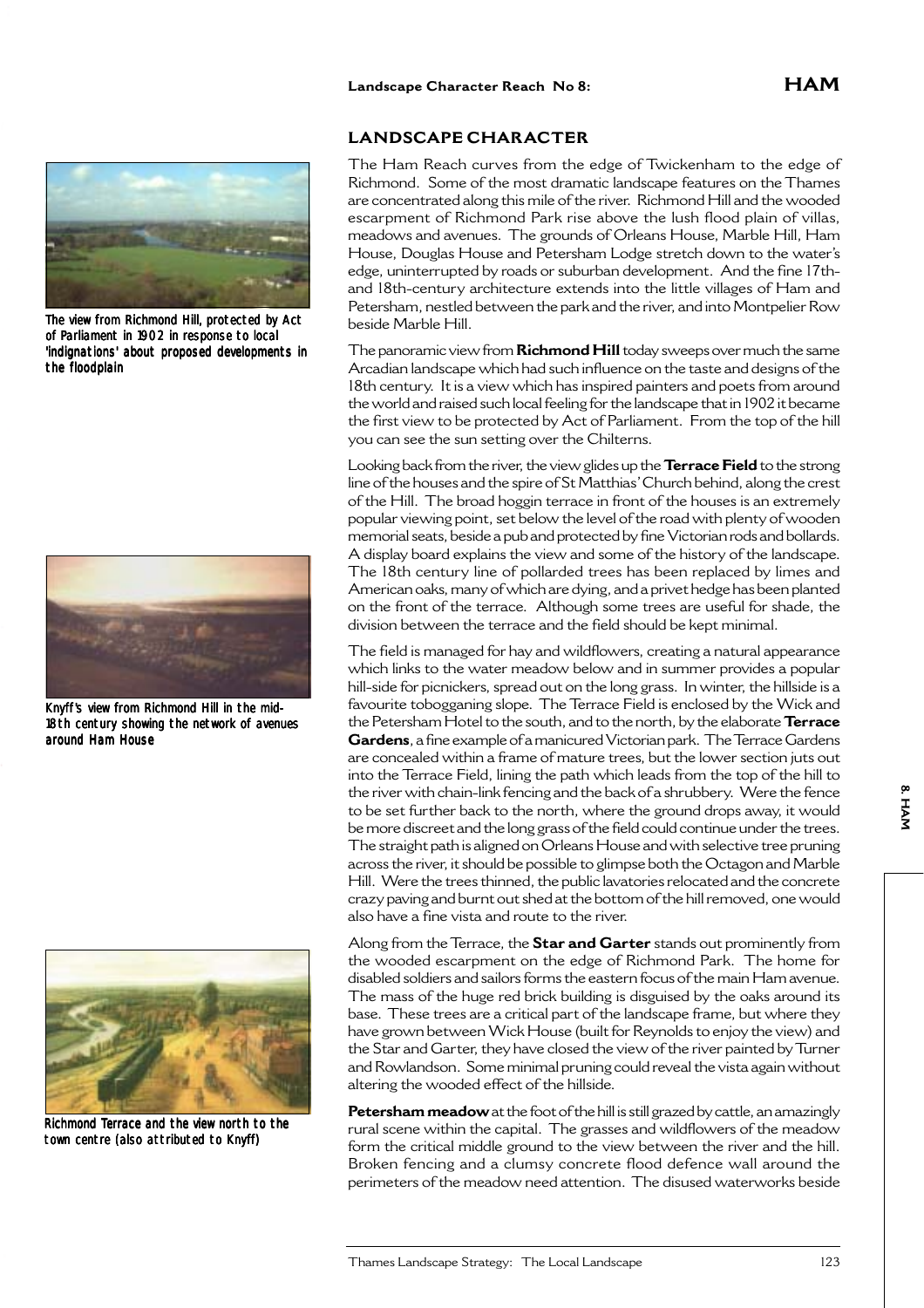the meadow could be dismantled and re-instated as a meadow. The white of Petersham Lodge gleams against the bright green of the meadow and the darker backdrop of cedars and the horse chestnut avenue which links the house to the river. The avenue has suffered over the past years and needs tree surgery and some replanting.

The **Ham towpath** is regularly inundated by high tides. The re-instatement of the east-west Ham Avenue would present an opportunity to re-align the inland footpath down the middle of the avenue on slightly higher ground, linking to the Petersham Lodge avenue and providing a dry path for walkers when the tide is high. Invading balsam, elder and elm suckers along the river bank tend to catch water-borne rubbish. River litter collection has greatly improved over the last two years, but scrub control along the towpath would keep views open and reduce the problem. The sloping granite set banks covered in low vegetation are attractive and the stone steps are well-used by fishermen. The River Lane slipway is extremely popular with boaters.

Behind the towpath and meadow, the village of **Petersham** clusters picturesquely to the side of St Peter's Church. The fine houses of the village, set along a narrow winding road, are besieged by through-traffic to Kingston. The white wooden tower of St Peter's Church and the red brick tower of All Saints' Church stand out as landmarks against the wooded escarpment of Richmond Park. Further to the south of the escarpment, there is a glimpse of the white buildings of **Pembroke Lodge**. The Lodge has a public restaurant and a terrace with a fine view over the Thames Valley to Strawberry Hill. The Royal Parks are planning major improvements for the public use of the building.

Within the grounds of Pembroke Lodge, **King Henry VIII's Mound** offers both the magnificent keyhole vista of St Paul's Cathedral, 10 miles away in the City to the north east, and to the south west down over Sudbrook Park and Petersham to the river and Marble Hill. Though the vista to St Paul's is now protected by government directive, the Mound is not well-known, the view is not identified and the design of the space is disappointing. The Walk from Pembroke Lodge to Richmond Gate, designed as a viewing terrace when Petersham Park was recovered into Richmond Park, no longer has any views of the river. The Royal Parks and Crown Commissioners are currently reviewing the design of Pembroke Lodge Gardens.

Beneath the Mound, **Sudbrook Park** has been converted to a golf course, but the traces of the great mound, pond and avenues can still be seen in the grounds and ideally features would be restored where they can work with the layout of the course.

Richmond Park connects to **Ham** through the wooded ride of Ham Common, opening onto the village green. The green, with the village pond, is surrounded by fine houses and crossed by the southern avenue to Ham House. Gradual replacements along the avenue have affected its form and the whole line will need re-planting within the next 10-20 years. Interrupting white picket fencing and adjacent boundaries and playing fields could be enhanced at the same time. There may have been a mound at the Ham end of this avenue (1745 Rocque map), which if re-instated, would offer views through the recently re-opened British Aerospace site to the river as well as forming a terminus to the view from Ham House.

**Ham House** and its gardens are being meticulously restored by the National Trust, within the walls of the property. The House's significance in the wider landscape since the 17th century is marked by its lime avenues which extend across the surrounding flood plain. It is remarkable that such a network of avenues and vistas should survive within the capital. In addition to the southern and east-west avenues already mentioned, there are the remnants of Melancholy Walk, a long quincunx of trees between the eastern edge of the garden and the Polo Ground. The Walk used to have raised pavilions and vistas across to Douglas House, originally the Ham dower house and now the German School. A further avenue survives from Ham House to Ham Lodge.



The bright white of Petersham Lodge stands out against the greens of the meadow and backdrop



King Henry VIII's Mound and the avenue framing the vista to St Paul's in the centre of London, 10 miles away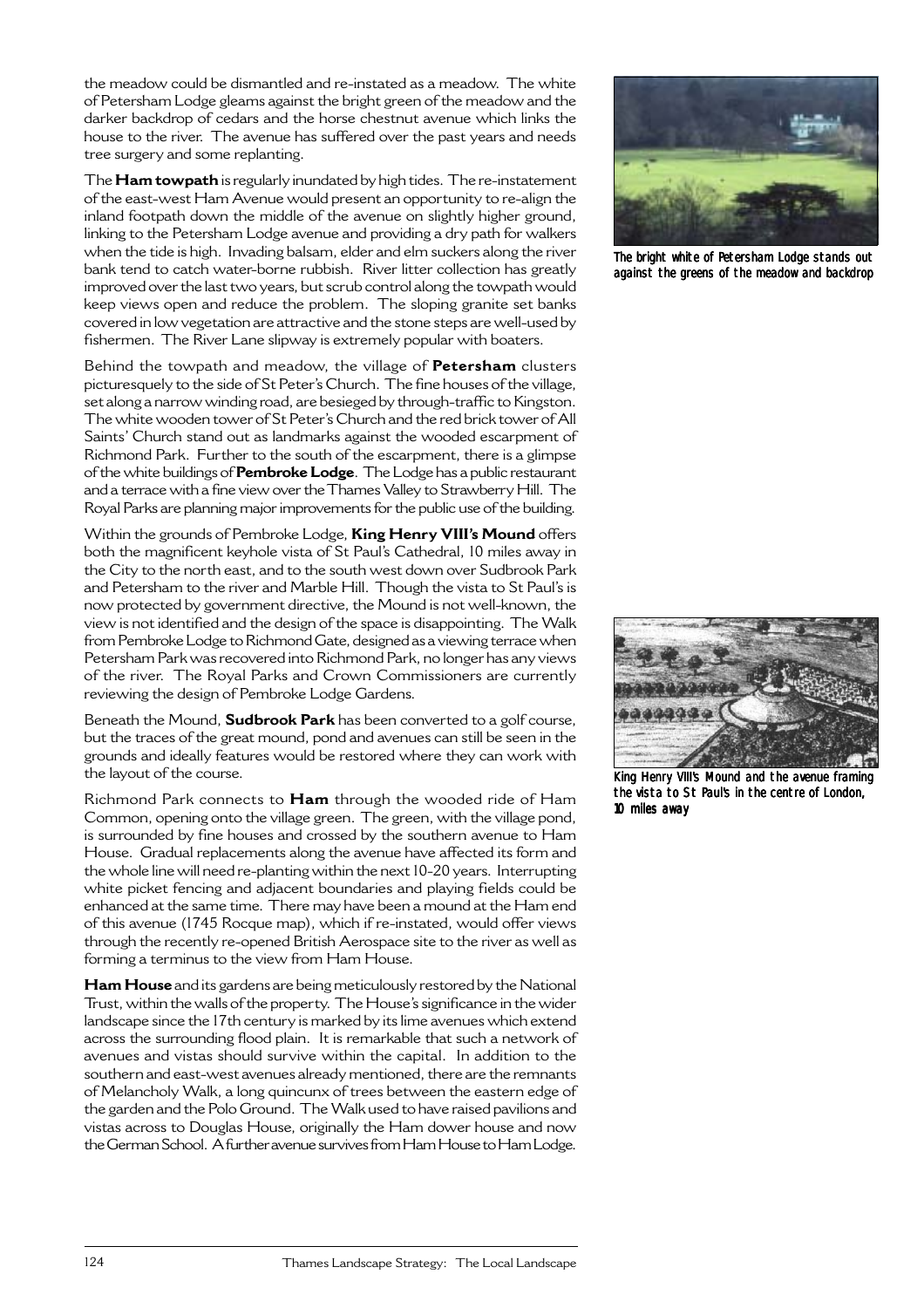

John Rocque's map of 1745, showing the network of avenues around Ham House, most of which survive today

Ham House was designed to be approached from the river, but the waterfront has become something of a disappointment. The axial river avenue has been replanted, but intervening scrub and cherries block the view for much of the year and the disused lavatories across the water are an anti-climax as a terminus to the vista.

The **public car park** at the end of Ham Street further detracts from the scene. The bright gravel surface and glinting cars can be seen from miles around and disrupt the rural landscape character. The riverside car park is popular and offers an approach to the water for the disabled, but if the parking area were kept back from the water's edge behind low earth bunds and shaded by tree planting, it could be much less intrusive.

From the Ham House river edge, there are fine views to St Catherine's Tower, Twickenham Riverside and, in winter, to the **Orleans Octagon** and neighbouring Riverside House. Recent clearance has re-instated some of the connection between the gallery and the river, but there is greater scope for managing vistas through the gardens and re-instating some of the Regency setting.



James Gibbs' Octagon at Orleans House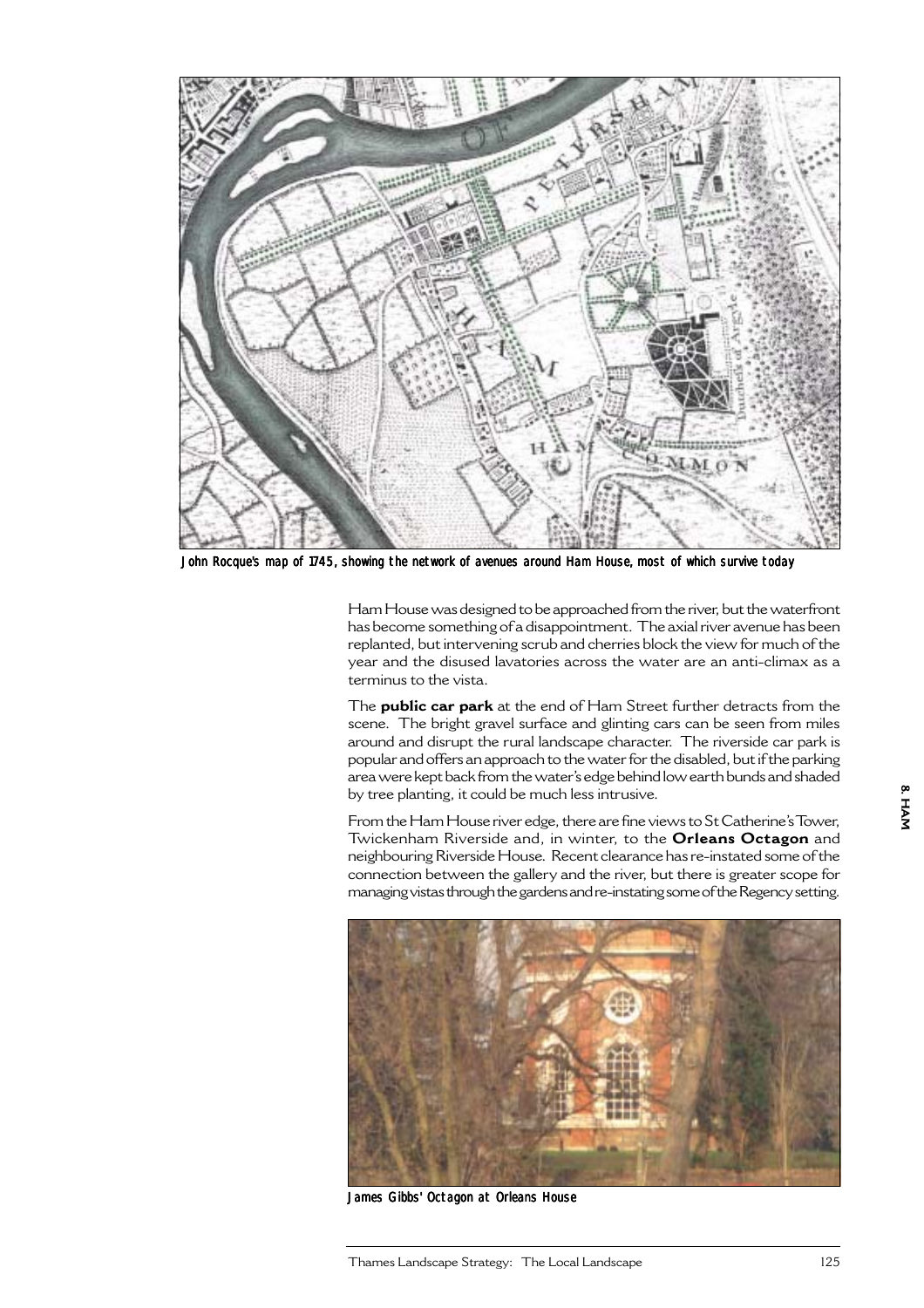The **Orleans Gardens riverside** park has some fine waterside horse chestnuts, but the crazy paving paths, concrete street lights and vandalised benches are a disappointment. The rather neglected municipal treatment continues along the length of the Middlesex side. The raised river banks have harsh engineered sides, chain-link fencing, sodium lights and a broad asphalt surface which contrasts uncomfortably with the rural gravel towpath on the Surrey side. In places riverside scrub conceals the river completely from the path. The London Borough of Richmond and the National Rivers Authority are experimenting with softer edges of willow and rushes along part of the Middlesex bank and the dense willows on Glover's Island help to screen the impact from Petersham Meadow, but the character of the whole path is inappropriate in such a distinguished landscape.

The urban character of the footpath is particularly intrusive along the **Marble Hill** waterfront. The villa was designed to be seen from the river, framed by a stage set of trees, but riverside scrub and fencing obscure the park from the water. The villa has been restored by English Heritage and opened to the public. The grounds of the house are now a very well-used public park with sports pitches, a cafe and a popular playground. In summer, concerts are mounted on the southern terraces. The re-instatement of the visual connection to the water and tree'd frame to the villa could complement contemporary uses in the park and greatly enhance the setting of the exceptional building in the wider landscape.

Downstream from Marble Hill, the developments at **Meadowside and Meadowbank** do not complement the surrounding villa landscape and though set back behind mature trees, they intrude into the view from Richmond Hill, particularly in winter.

**Hammerton's Ferry** provides a highly popular connection between the Surrey and Middlesex banks. This is the only ferry left in the study area and forms a much-appreciated link for tourists and locals alike between Ham, Marble Hill and Twickenham. The viability of the ferry needs to be safeguarded, but the extent of associated moorings in front of the Marble Hill river frontage should be re-examined in the light of any proposals to re-instate the villa's visual connection to the water and the LPAC advice on permanently moored vessels in front of historic buildings.

## **HISTORICAL BACKGROUND**

The top of **Richmond Hill**, which has been called England's *Frascati*, has been a well-known viewpoint for centuries. By the 1650s a seat had been placed overlooking the view. A few cottages were developed on the east side of the road during the 17th century and in the 1620s a windmill was built on the site of the current Richmond Gate Hotel.

From the 1630s onwards, the northern end of the Hill Common, on the slopes above the river, was granted out to tile-makers and a complex of tile-kilns grew up along the Petersham Road. Digging for clay made considerable inroads into what was left of the lower slopes of the common. The first improvement came about in 1700 with the laying out of the Terrace Walk with its double row of pleached trees, and the replacement of a group of cottages by substantial houses on the sites of 1-3 The Terrace. The Star and Garter Tavern was built at the top of Petersham Common in 1738 and the great era of development at the top of the hill followed in the decade 1765-75. During the decade new buildings were added to the Star and Garter, 3 and 5 The Terrace were rebuilt, and Wick House (by Sir William Chambers for Sir Joshua Reynolds), Downe House, Ancaster House and The Wick (by Robert Milne) were all built.

The tile kilns were closed down in 1767 and the land was sold to the Duke of Montagu to extend the pleasure grounds of his house by the riverside. He linked the two parts of his grounds by a grotto tunnel under the Petersham Road and in 1786 acquired some more land when the remaining part of Hill Common was granted by George III and Queen Charlotte to Richmond Vestry - to become the **Terrace Field**.



Secretary Johnston's House, later Orleans House in 1816



Orleans House by Pringret in 1846

'The Emperor of Russia seemed gratified and observed to some of his illustious companions that (the view from Richmond Hill) was the most beautiful situation he had ever seen.' The Times 11 June 1814

'no doubt very pleasing and pretty in fine weather' Duke of Saxony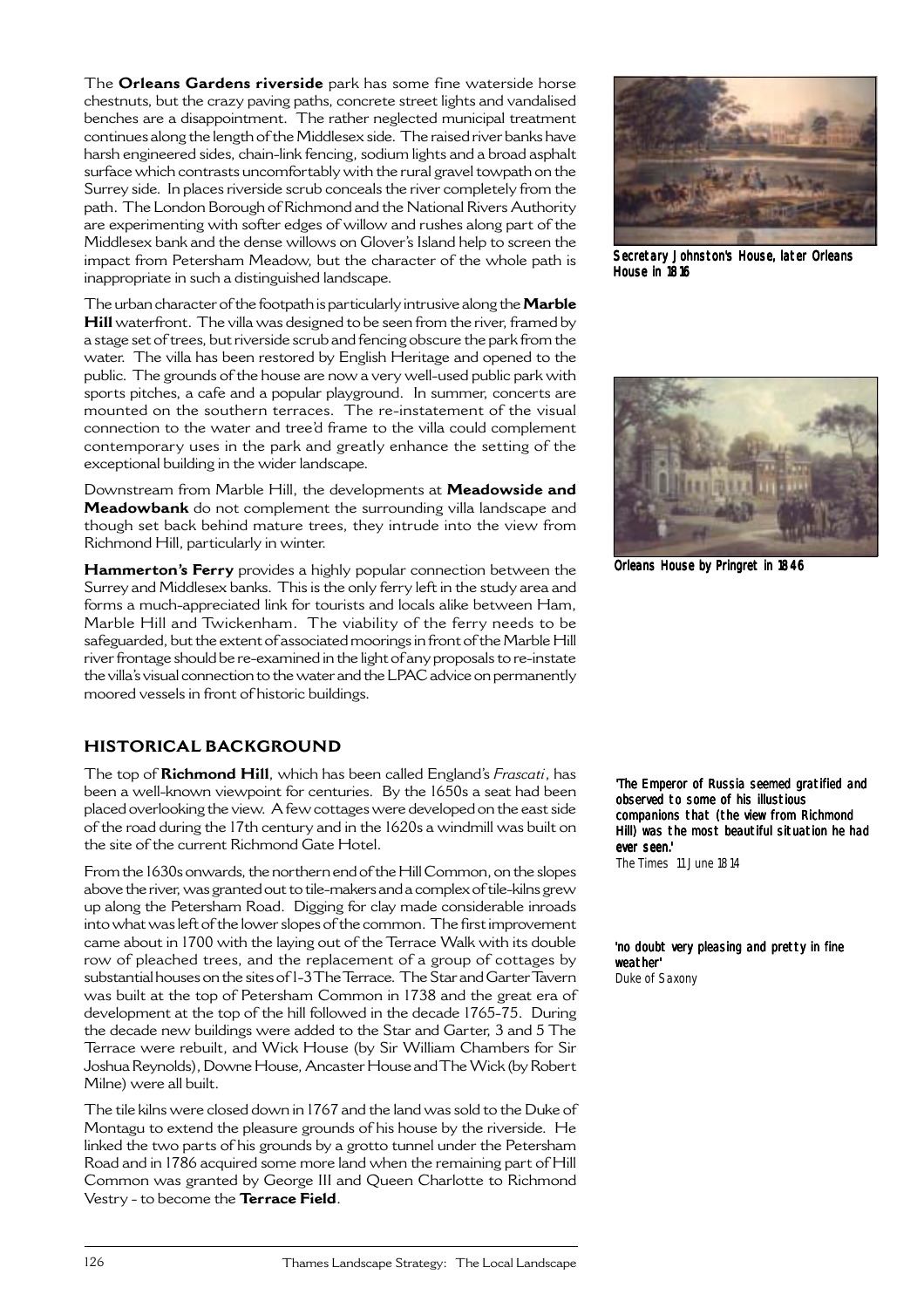'They pause for a moment... to gaze the unrivalled landscape which it presented. A huge sea of verdure, with crossing and intersecting promontories of massive and tufted trees... tenanted by numberless flocks and herds, which seemed to wander unrestrained and unbounded through the rich pastures. The Thames, here turreted with villas and there garlanded with forests, moved on slowly and placidly'

Sir Walter Scott



Richmond, Virginia, inspired by a similar bend in the James River



Heckel's drawing of Marble Hill in 1748

The **Star and Garter** continued to grow during the 19th century until it became the most fashionable place for London society to visit for a day's excursion or for an evening meal. In World War I it became a hospital for disabled servicemen and was replaced in 1924 by the great red-brick Royal Star and Garter Home designed by Sir Edwin Cooper. Below The Wick, on the hillside, a new purpose-built hotel (now called the Petersham Hotel,) was erected in 1864 to the design of John Giles.

In the 1870s the grounds of Montagu (later Buccleuch) House were extended into the gardens of the demolished Landsdowne House and the entire hillside grounds were acquired by the Vestry in 1887 to become the public **Terrace Gardens**. In the 1930s Buccleuch House itself was bought by Richmond Council and demolished. Devonshire Lodge, another old mansion which stood by the Petersham Road, was also acquired by Richmond Council and demolished in 1968 and its grounds added to Petersham Meadow to improve the view from Richmond Hill.

The river valley beneath Richmond Hill, with all the elements of an idealised designed landscape, was captured to perfection by Turner (a great admirer of Thomson's *The Seasons*) in his *View from Richmond Hill* in 1819; the pale green foreground of the Petersham water meadows contrasting with the darker groves of '*umbrageous Ham*', the wide silver-blue curving river with Windsor Castle (now no longer visible) in the distance and the villas shining through the trees. Goethe's romantic friend Pastor Moritz found the view unforgettable, '*one of the finest prospects in the world... Nothing I had ever seen is to be compared with it*'.

Richmond's situation overlooking the curving Thames so impressed the American William Byrd, while he was staying with his friend the Duke of Argyll at Sudbrook, that he gave the name Richmond to the town which he founded in 1733 on the hill above the James River in Virginia.

Down in the valley, many 18th-century tourists commented that the little jewel of a Palladian villa, **Marble Hill**, gave the Thames a look of the Brenta. Built in 1724 for Henrietta Howard, George II's mistress, Marble Hill soon attracted a circle of courtiers and literati including Pope, Swift, Gay and Dr Arbuthnot. Amateur architects and garden designers had flocked to offer their services when the Prince of Wales advanced the money to build the villa. Colen Campbell's original plan was modified by Lord Pembroke and carried out by Roger Morris.

Lord Islay, later Duke of Argyll, of Whitton Park, who was one of the trustees appointed to take care of Henrietta Howard's allowance, gave expert arboricultural advice and a huge black walnut tree from his nursery, one of the largest in the country, can still be seen. Alexander Pope was '*the contriver*' of the Marble Hill garden and he certainly would have advised on the sunken grotto, which has been partially restored by English Heritage. Charles Bridgeman was involved professionally and the garden, as seen on a c1750 survey had a green colonnade and theatre, wilderness walks and quincunx groves, which can be compared with the conjectural classical retreat garden, from Castell's *The Villas of the Ancients*, with its hippodrome-shaped green and semi-circular arcade of trees. The Heckel drawing of Marble Hill in 1748 shows the neat stepped down effect as seen from a boat on the river. The house is still as described by Henrietta Pye in the 18th century rendered as '*white as snow*' and stands out conspicuously in views painted from Richmond Hill. Missing from the river landscape now is the gothic barn designed by Walpole and his Strawberry Hill committee for the Countess of Suffolk, which at least one traveller mistook for a church.

The red-brick house next door, built for Johnston, Secretary of State for Scotland, by John James, had a totally different appearance. All that now remains of the house is the baroque octagon, built by James Gibbs in 1720. Secretary Johnston entertained Queen Caroline in the Octagon when she was visiting by river from Richmond or Hampton Court. The greater part of the house, which later became known as **Orleans House** when the Duc d'Orléans went to live there in 1815, was demolished in 1926 when sold to the Crane River Sand and Ballast Co. The Octagon and a small adjoining **8. HAM**

**HAM**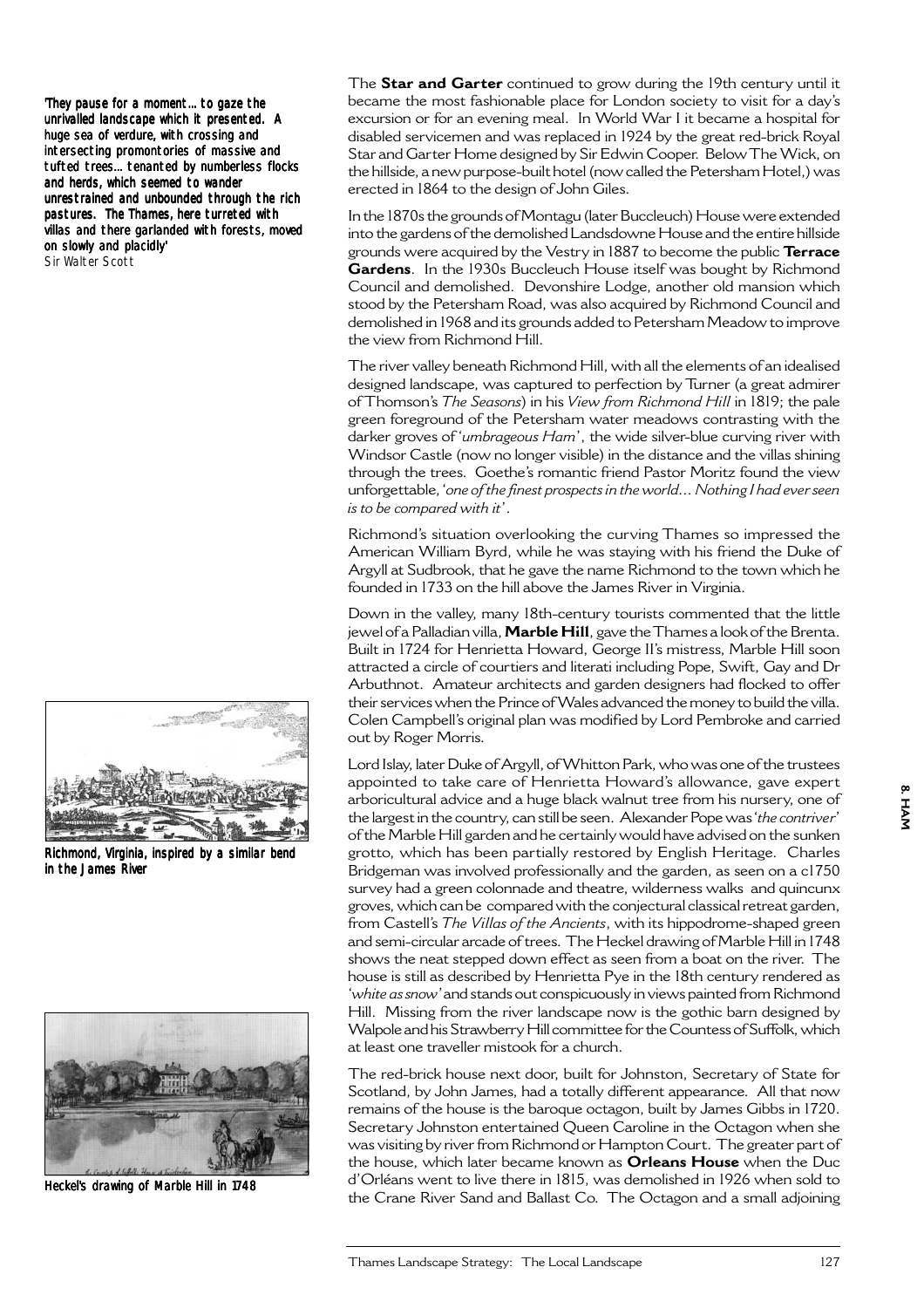wing, however, were saved by the Hon. Mrs Ionides, who collected many prints and paintings of the area. On her death in 1962 she left the paintings to the local authority. The wing has been converted into a picture gallery adjoining the restored Octagon. 200,000 tons of gravel were extracted from the site which has now grown into a wild woodland area, but there are still traces of the Regency shrubbery type of planting shown in the Pringet watercolour.

Across the river, the setting of **Ham House** has hardly changed since Evelyn praised it '*as inferior to few of the best villas in Italy*' with its gardens, groves and avenues '*on the banks of the sweetest river in the world*'. Built in 1610 for a courtier at the time when Prince Henry was established at Richmond Palace, it was altered in 1671, the date on the urns surmounting the gate piers, for the Duke of Lauderdale, one of Charles II's most powerful ministers. Ham House has been restored by the National Trust and is still '*furnished like a great Prince's*' as it was in Evelyn's day.

Walpole was dismayed by the walled-in, old-fashioned gardens, still in place in 1770. '*Close to the Thames, in the centre of all rich and verdant beauty, it is so blocked up and barricaded with walls, vast trees, and gates that you think yourself 100 miles off and 100 years back*'. The National Trust has been able to restore the gardens to the 17th-century plan hanging in the house, making it, as the virtuoso, Roger North, saw it in 1695 '*one of the most beautyful and compleat seats in the kingdome*'. The wilderness huts and the cockleshell backed seats seen in the Danckerts painting showing the Lauderdales walking in the garden have been copied and tea can be taken in the original redbrick orangery. The avenues extending into largely unspoilt countryside preserve a strong feeling of Evelyn's day.



Bird's-eye view of Ham House and the surrounding avenues circa 1730

Ham's '*embowering walks*' along the river to Richmond are as rural now as when they were first extolled by James Thomson, who struck a new note in the appreciation of natural scenery. In Dr Johnson's words, '*the reader of 'The Seasons' wonders that he never saw before what Thomson shews him*'. The Arcadian Muse had ventured forth from '*Twitnam's bowers'* and grottoes and walked into the countryside when Thomson went to live in Richmond:

*Which way, Amanda, shall we bend our course? The choice perplexes. Wherefore shall we choose? Say shall we wind Along the streams? or walk the smiling mead? Or court the forest-glades? or wander wild Among the waving harvests? or ascend. While radiant Summer opens all its pride, Thy hill, delightful Shene?*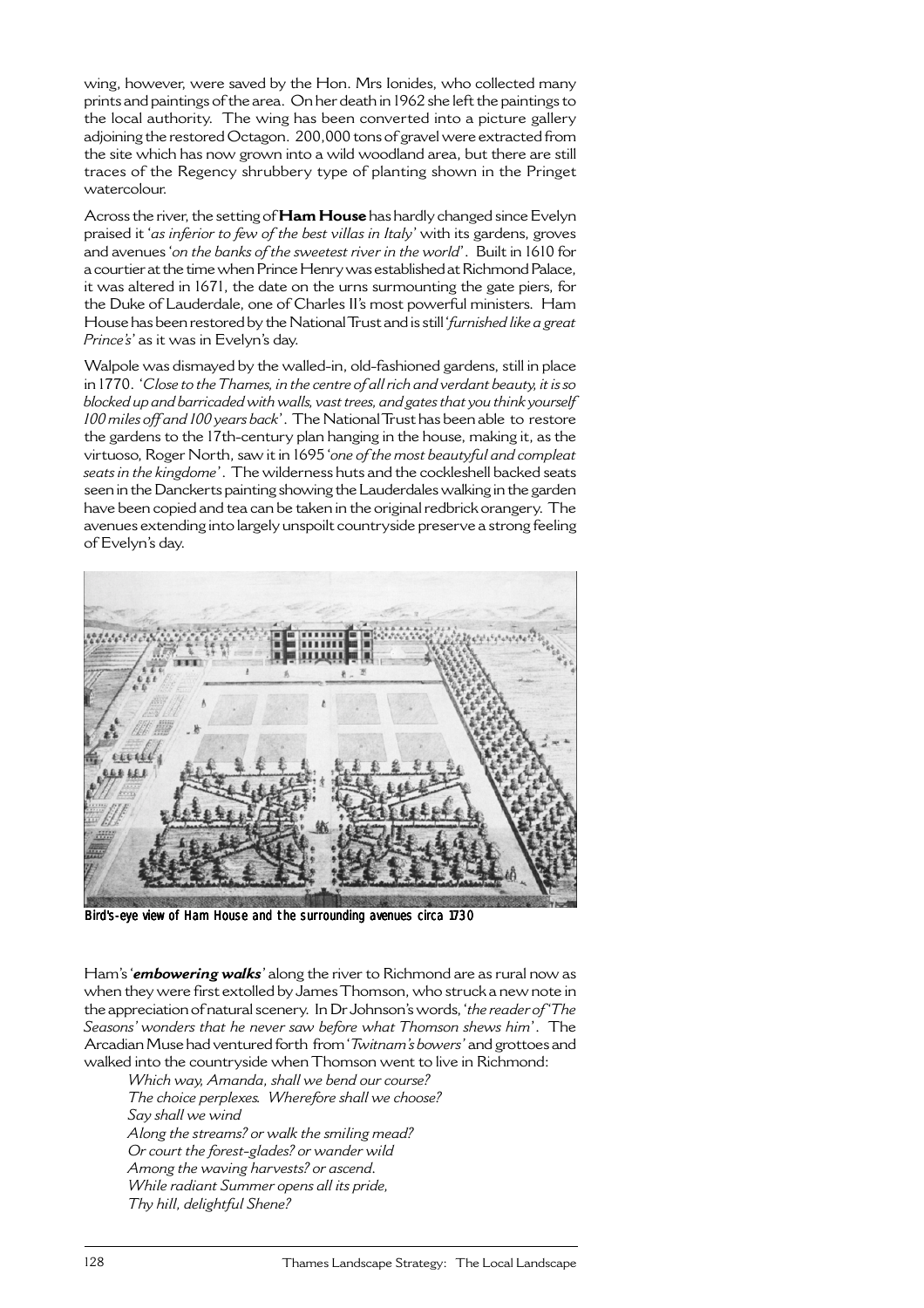**Petersham**'s '*smiling mead'* is, in fact, more rural now than in Thomson's day as the old brick kilns have been removed. The Earl of Rochester's seat at New Park with its great vistas has now vanished and its grounds, known as 'Petersham Park' have been restored to Richmond Park. The mount seen in Kip's engraving, formerly a standing in Henry VIII's chase, remains with its remarkable vista of St Paul's. The elegant 18th-century out-of-town houses entered from the Petersham Road, Douglas House, Petersham Lodge and Sudbrook Park still remain and their grounds, although mostly in recreational use, still keep the area green and free from development. John Gay spent much of his time in the Queensberry household at Douglas House, where his Beggars Opera was rehearsed and trees were planted to celebrate its success. Much of his writing was done in the summerhouse, now destroyed, which his patrons built for him by the river. Sudbrook Park, styled as a villa in James Gibbs *Book of Architecture* and built by him in 1726-28, for John, 2nd Duke of Argyll, was probably planted with trees supplied from his brother's Whitton nursery.

## **NATURE CONSERVATION**

The walled garden of **Orleans House** has become dominated quite recently by woodland, but has long had shrubberies much favoured by birds. In the late 19th century the owner, John Dugdale Astley, '*was not infrequently lulled to sleep by the rippling song of the nightingales, who never deserted the shrubberies*'. Woodland birds, such as robins and wrens, are still plentiful. The sycamore-dominated woodland has little in the way of a shrub layer.

**Marble Hill Park** is very different in character from the grounds of Orleans House. The grass is closely mown for sports pitches and edged with mature horse chestnut trees and some fine old oaks and beeches. There are some small areas of limited wildlife interest beside the house where the ornamental shrubberies contain a few native shrubs beneath mature trees providing cover for one or two pairs of robins and blackbirds, the only such cover in the park.

Once part of Ham House grounds, the **Copse and Holly Hedge Field** is now owned by the local authority. Relics of the old lime avenue can still be found along the northern edge of the field, as well as the old holly hedge which gives the field its name. Much of the field is dominated by cow parsley, but in one area the delicate white flowers of meadow saxifrage can be found; it is a plant of undisturbed grasslands which is rare in London. The ancient oaks of the Copse, their trunks gnarled and twisted, form dense woodland stands in places, while elsewhere they are more widely spaced as wood pasture. The trees provide nest sites for many birds and probably bats, all of which feed on the large numbers and diversity of invertebrates supported by these stately trees. Many of the insects rely on dead wood. Until recently, the grass under the trees was closely mown, preventing the development of any significant shrub and field layers. This management has now been stopped, allowing elder, bramble and Swedish whitebeam to form a shrub layer. In one part of the Copse, ornamental trees have been planted very closely and now cast such a dense shade that nothing can grow beneath them. The trees should be thinned or removed to allow ground vegetation to re-establish and to encourage regeneration of the oaks.

Once the grounds of Petersham Lodge, **Petersham Lodge Wood** is now managed jointly by the London Borough of Richmond and the London Wildlife Trust, with assistance from the Richmond and Twickenham Conservation Volunteers. The central avenue of horse chestnuts is flanked by many fine, mature trees of which a colossal Oriental plane is the most noteworthy, being probably the largest in the country. There is little shrub layer, indeed meadow would be a better description than woodland for this place as there is prolific growth of flowering plants encouraged by the open canopy and the periodic flooding from the Thames on high spring tides. Spring flowers include lesser celandine and lady's smock while in summer these give way to sizeable populations of meadow-sweet and meadow cranesbill. Management of the site aims to maintain the historic central avenue and open character, while

**8. HAM**

**HAM**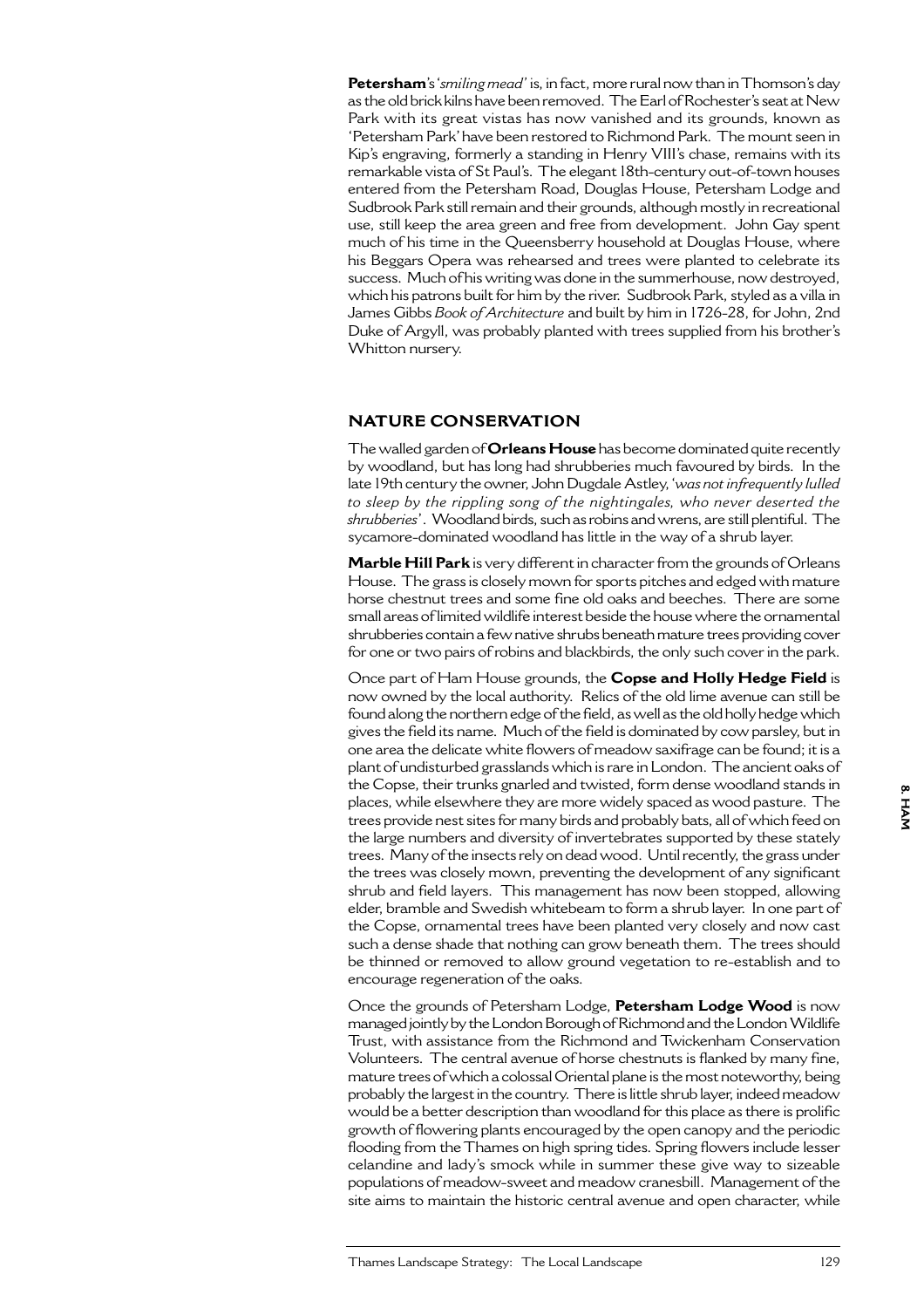encouraging a shrub layer to develop around the edges. The embankment between the woodland and the river has been deliberately breached to facilitate flooding.

To the west of the land, woodland continues in a strip between the river and the grounds of a Sea Scout hut. This wet woodland, dominated by crack willow and grey alder, is much more overgrown, with a dense understorey of elder. There is lush growth of damp-loving plants, such as nettles, cleavers, wild angelica, Himalayan balsam and hemlock water dropwort. Similar tall herbaceous vegetation extends beyond the woodland in a narrow strip alongside the river, merging towards the west into drier, species-poor horse pasture.

**Petersham Meadows** slope gently down to the river, with cattle grazing on the lush grass and wild flowers, showing how much of London's riverside would have looked as pastoral meadow land. The flora of the meadows is less diverse than it might be, following partial 'improvement' in the past, as is evidenced by the frequency of perennial rye-grass among the sward. A reasonable range of wild flowers is still to be found among the grasses, however, some of them in abundance. Bulbous buttercup produces sheets of golden flowers in spring and early summer, especially in the two smaller fields furthest from the river. The long grass is an ideal habitat for grasshoppers, while the flowers provide nectar for a good variety of common butterflies, such as meadow brown, common blue and small and large skippers. The meadows are owned by the London Borough of Richmond and leased to a farmer who grazes the land, a regime now under a formally agreed Countryside Stewardship Agreement with the Countryside Commission. In time, this sympathetic management should increase the diversity of plant life, providing no fertilisers or herbicides are used. The larger field beside the Thames used to flood in winter until the 1950s when the low wall beside the towpath was erected. Although the field is still damp in places it would be very beneficial for wildlife to re-introduce occasional flooding.

The **towpath** becomes more open as it passes Petersham Lodge and Petersham Meadows and this is a particularly good place to watch bats on balmy summer evenings. Pipistrelle, noctule, serotine and Daubenton's bats hunt for insects over the river and around the trees. The many old buildings and large trees in the vicinity are valuable as bat roosting sites. During the London Bat Project of 1985-86, 415 pipistrelles were counted at one roost in Teddington. The river banks along this reach are generally very good for wildlife, particularly adjacent to Petersham Meadows where there is almost a fen-like flora.

Opposite Petersham Meadows, **Glover's Island** is an undeveloped and wooded haven for wildlife. Sycamore, ash and willow cover the island, and herons can be seen roosting in the trees. Nesting rafts nearby are used by great crested grebes. The island would be more attractive to waterfowl if the sheet piling edges could be modified to vegetated gradual slopes. The trees should regenerate successfully without intervention.

On the steep western slopes of Richmond Hill, the **Terrace Field** consists of grassland of only moderate floral diversity, dominated by meadow foxtail and cock's foot. Common wild flowers such as meadow vetchling, common vetch and bulbous buttercup provide some colour throughout the spring and summer. The grassland is managed by taking an annual hay cut in late summer, a regime which should encourage a greater diversity of flowers. There are several large trees along the top of the field and additional young trees, mostly field maples, but care should be taken to keep the land as open grassland.

**Petersham Common** lies on London clay but the steep slope assists drainage, so there is less of a wetland influence on its flora and fauna. The Common was almost completely open and bare of trees until well into the 19th century, except for some scattered trees and scrub on the lower slopes under the Petersham Road. At the top of the slope majestic oaks now tower above a dense and varied understorey containing ash, hawthorn, holly, elder and many other native shrubs. There is also a varied woodland ground flora including Lord-and-Ladies, enchanter's nightshade, and foxglove. A large clearing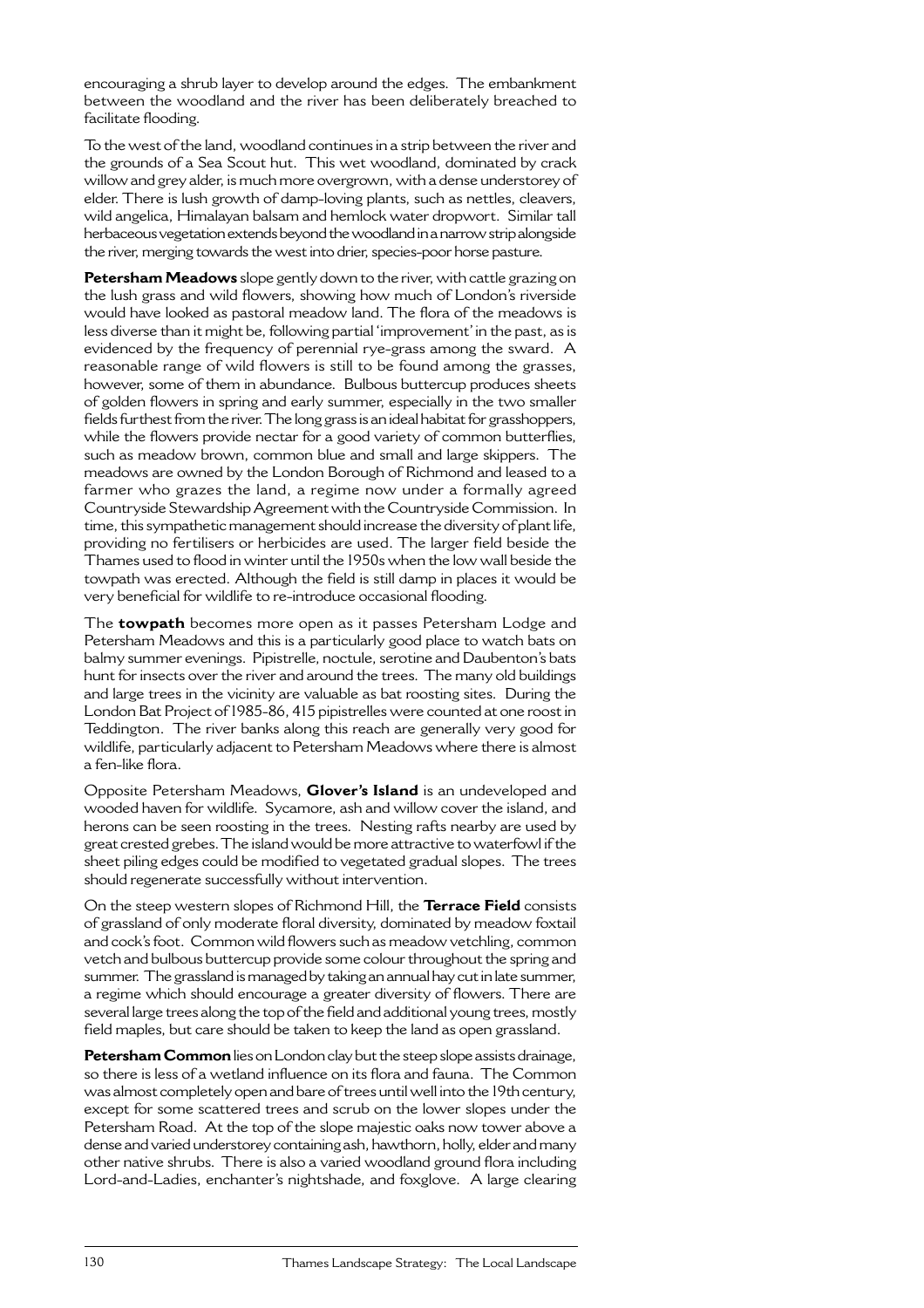'Richmond Park is one of the four remaining parts of the old world of romance... where I vow there are dryads and fauns, where you might find a Viking asleep, where there are outlaws and knights in armour and ladies who exist solely to be succoured.' DH Lawrence

behind the Star and Garter Home is vegetated with tall herbs and this sunny spot is a favourite area for butterflies. Further down the slope, the woodland becomes rather more scrubby and is dominated by hawthorn and regenerating elm. The land is owned by the London Borough of Richmond but regulated and managed by the Petersham Common Conservators. Management largely involves periodic thinning of young trees and maintenance of the paths.

**Richmond Park**, scheduled as a Site of Special Scientific Interest, has an undulating landscape and lies on the London Clay, with superficial deposits of High Level Terrace and River Terrace Gravels forming higher ground and Flood Plain Gravels and Alluvium covering some of the low-lying areas. This mixed geology and topography has given rise to a rich mosaic of dry acidic grassland, marshy and unimproved neutral grassland grading into more improved grasslands and bracken, with areas of woodland and numerous ponds and ditches. The park's acidic grasslands are the most extensive in Greater London and contain many plants which are rare in the capital. Scattered throughout the grasslands are numerous ancient oak and beech pollards, which support a large and unique assemblage of invertebrates, especially beetles, some of which are known nowhere else in Britain. Other rare beetles are associated with deer dung or are found in the park's wide variety of wetland habitats.

Unimproved neutral grassland covers much of **Petersham Park** (now part of Richmond Park), to the west of Pembroke Lodge. The sward is composed of a wide variety of grasses; hammer sedge is frequent and star sedge, which is very rare in London, can be seen in a few places. Harebells can be found, but generally the neutral grasslands are not particularly herb-rich. The Department of National Heritage, which manages all the Royal Parks for the Crown, is drawing up a detailed management plan for the park, including individual specifications for each of the 486 ancient oak pollards. As much dead wood as possible will be left to encourage invertebrates.

Adjacent to and contributing to the extent of the park's grassland, **Sudbrook** Park Golf Course consists mostly of closely mown grass but the roughs between the fairways and numerous mature trees provide some ecological interest. All that remains of the Sudbrook stream and ponds is a single small waterbody. Management of the roughs with no chemicals or fertilisers and a late summer cut will help to maintain the habitats. Restoration of the stream and ponds would greatly enhance the nature conservation interest of the park. And appropriate planting of trees would contribute to a future generation of large trees.

**Ham Common** lies on the western edge of Richmond Park and the area immediately adjoining the park is mostly wooded and provides a valuable extension of the park's habitats. The remainder of the common is open, closemown grassland bordered by trees. The pond has recently been dredged and supports amphibians. Ham Common lies on River Terrace Gravels which have produced well-drained, slightly acidic soils, and the whole of the common was once grazed heathland and acidic grassland. However as grazing declined from the latter part of the 19th century, the woodland of birch and oak has colonised. The fauna of the woodland includes purple hairstreak butterfly and a good variety of woodland birds.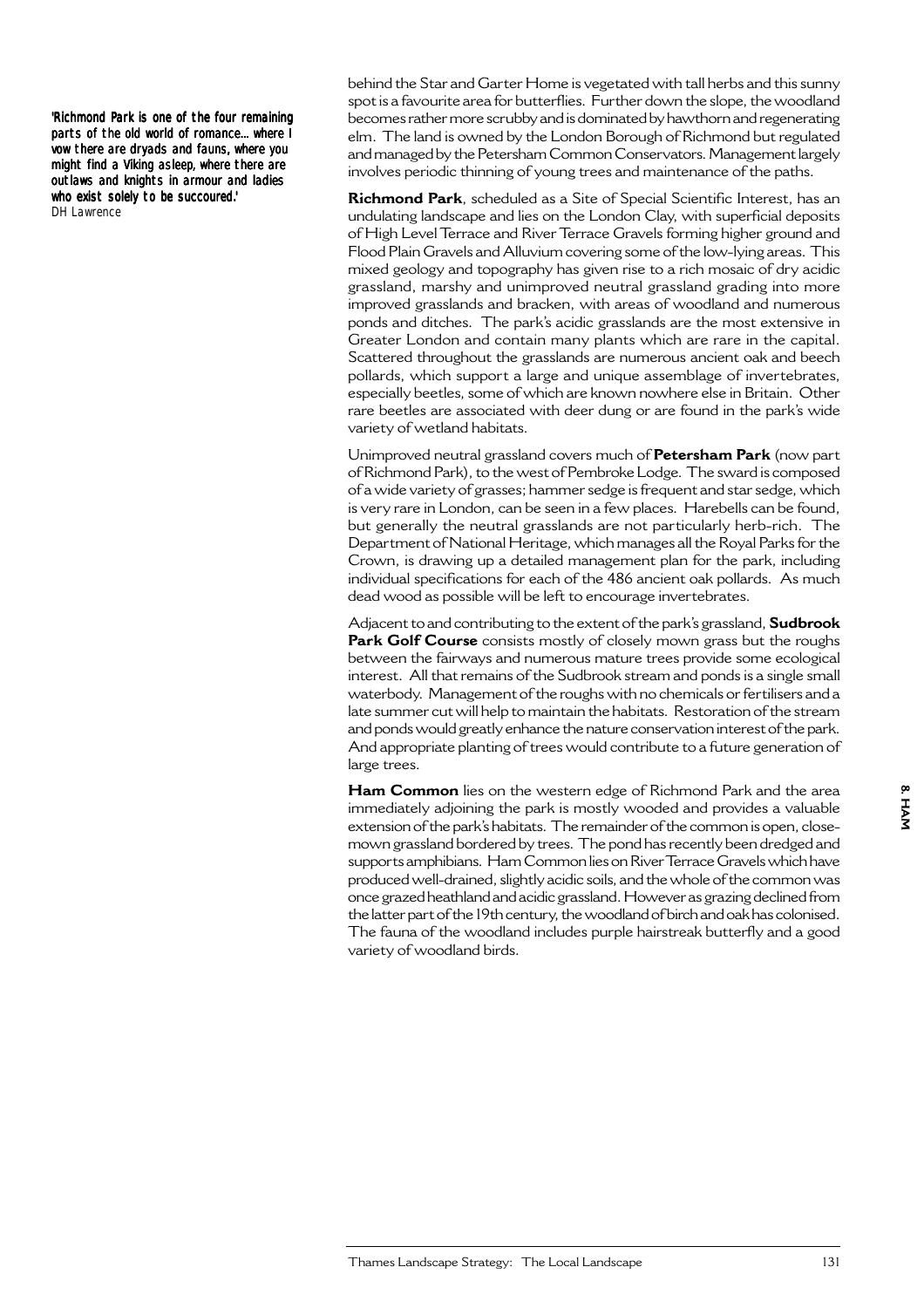## **PUBLIC ACCESS AND RECREATION**

This is the most extensive area of public access in the study area. The Thames Path is continuous along both sides of the river, connected by a ferry and linking back to Petersham Meadow, Richmond Park, Ham Lands, Ham Common, Ham House, Marble Hill and Orleans House.

River access is provided by steps on both sides of the river and by slipways at Ham Street car park and River Lane.

The possible new footpath connection through the Cassel Hospital and British Aerospace sites would link Ham Common to the river on the edge of Kingston.

Informal recreation on both land and water is complemented by public sports pitches and tennis courts at Marble Hill and Ham Lands. Stables at Ham and the Polo Ground at Petersham make use of the extensive network of bridleways, extending through Ham Common into Richmond Park.

| Boatyards:        | None                                                                                                                                                                                                                                                                                                                              |                                                                                                                                                       |                                                                                                                                                                              |
|-------------------|-----------------------------------------------------------------------------------------------------------------------------------------------------------------------------------------------------------------------------------------------------------------------------------------------------------------------------------|-------------------------------------------------------------------------------------------------------------------------------------------------------|------------------------------------------------------------------------------------------------------------------------------------------------------------------------------|
| Water recreation: | Informal<br>especially from River<br>Lane<br>slipway                                                                                                                                                                                                                                                                              |                                                                                                                                                       |                                                                                                                                                                              |
| Land recreation:  | Fishing from Petersham meadow edge<br>Ham House<br>Ham House Stables<br>Ham Lands walks and bridleways<br>Ham Polo Club<br>Ham Scouts                                                                                                                                                                                             | Grade I                                                                                                                                               | <b>PLA</b><br>National Trust<br>Private<br>LBRuT<br>Private                                                                                                                  |
|                   | Orleans House Gallery<br>Marble Hill<br>Richmond Golf Club<br>Richmond Park<br>Thames Path                                                                                                                                                                                                                                        | Grade I<br>Grade I                                                                                                                                    | LBRuT<br>English Heritage<br>Crown Estate<br>Royal Parks                                                                                                                     |
| Refreshment:      | Ham House<br>Marble Hill<br>Petersham Hotel<br>Roebuck<br>The Rose of York                                                                                                                                                                                                                                                        |                                                                                                                                                       |                                                                                                                                                                              |
| Landmarks:        | Ham House<br>Marble Hill House<br>Orleans House Octagon<br>Pembroke Lodge<br>Petersham Hotel<br>Petersham House<br>Petersham Lodge<br>Richmond Terrace (various buildings)<br>Richmond Park Escarpment<br>St Catherine's Convent tower<br>St Matthias' Church<br>St Peter's Church. Petersham<br>Star and Garter Home<br>The Wick | Grade I<br>Grade I<br>Grade I<br>Grade II<br>Grade II<br>Grade II*<br>Grade II<br>Grade II<br>Grade I<br>Grade II<br>Grade II*<br>Grade II<br>Grade L | National Trust<br>English Heritage<br>LBRuT<br>Crown Estate<br>Private<br>Private<br>Private<br>Private<br>Royal Parks<br>Private<br>Church Comm.<br>Church Comm.<br>Private |
|                   | Twickenham Riverside (various buildings)                                                                                                                                                                                                                                                                                          | Grade II                                                                                                                                              | Private                                                                                                                                                                      |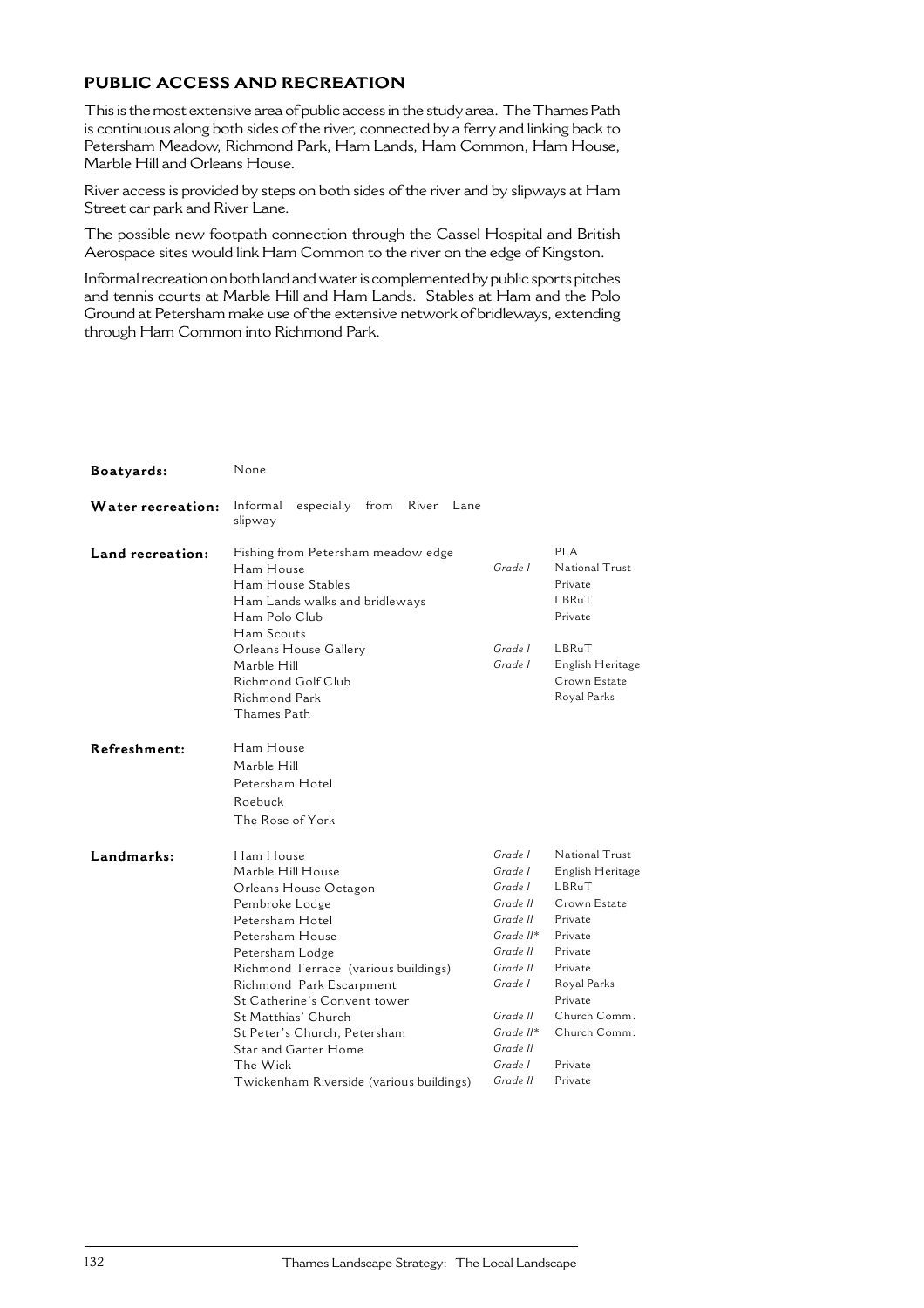## **LOCAL INTEREST GROUPS:**

*Amenity and Local History:* Borough of Twickenham Local History Society British Trust for Conservation Volunteers Cambridge Park Residents' Association Friends of Marble Hill Friends of Orleans House Friends of Richmond Park Ham Amenity Group Ham & Petersham Association Marble Hill Society Orleans Group Richmond Local History Society Richmond Society *Nature Conservation:* London Wildlife Trust Richmond andTwickenham Friends of the Earth Richmond and Twickenham Conservation Volunteers Petersham Common Conservators

## **PRINCIPAL LAND USES**

River Thames Society (Upper Tidal)

Farming, parkland, commons and golf courses are interspersed with villas, large houses and villages.

### **SIGNIFICANT SITES UNDER PRESSURE FOR RE-DEVELOPMENT:**

*Sites Main landscape factors for consideration* Meadowside/Meadowbank surrounding landscape of villas set back in wooded parks view from Petersham Lodge avenue

- fencing along public footpath

The following proposals have been identified as part of the survey and analysis of the Thames Landscape Strategy. The policy proposals amplify the issues raised in Chapter 2 to be included in Supplementary Planning Guidance. The project and management proposals are recommended for incorporation into national agency and local government work programmes, co-ordinated by a Project Officer and Officers' Steering Committee (see Chapter 5). All proposals would require full consultation before implementation:

## **Policy Proposals**

|         | Policy                                                                                                                                                                        | Reference                                                                                         |
|---------|-------------------------------------------------------------------------------------------------------------------------------------------------------------------------------|---------------------------------------------------------------------------------------------------|
| Pol 8.1 | Conserve the remarkable Richmond Hill view and its relationship with the open                                                                                                 | DoE Directive                                                                                     |
|         | water meadows, the graceful bend in the Thames and the historic landscape of<br>villas, parks, avenues and villages.                                                          | LBRuT: RIV I.ENV 2<br>13.21 (7), 13.46 (1)                                                        |
| Pol 8.2 | Promote and organise tourism in the remarkable river landscape, linking to public<br>transport and river boat networks and explaining the history and nature<br>conservation. | LBRuT: CET 8.<br>RIV 4, 13.46 (25/27)<br>Common Ground,<br>BTA, PLA, Public Art<br>Developt Trust |
| Pol 8.3 | Consider designating the river landscape as part of a Thames World Heritage<br>area.                                                                                          |                                                                                                   |
| Pol 8.4 | Control moorings in front of historic vistas and reaches of particular rural character<br>and consider the re-instatement of landing stages for river access.                 | LPAC.<br>LBRuT: RIV 5                                                                             |
| Pol 8.5 | Conserve and enhance the nature conservation interest of the river and its<br>corridor, with particular attention to Petersham Meadows.                                       | LBRuT: RIV 12                                                                                     |
|         | <b>Project Proposals</b>                                                                                                                                                      |                                                                                                   |

*Project Initiative*

- Proj 8.1 Extend the Terrace Field through part of the Terrace Gardens, relocating the fence & public lavatories, and thinning trees at the foot of the hill to reveal a glimpse of the water and the view to Marble Hill and Orleans House. Thin some of the trees in the Terrace Gardens to reveal the downstream view from the Terrace.
- Proj 8.2 Conserve the wooded escarpment around the Star and Garter, pruning a view of the river as painted by Turner and others.

LBRuT: ENV 2,RIV 1 Petersham Common Conservators

LBRuT: ENV 2,RIV 1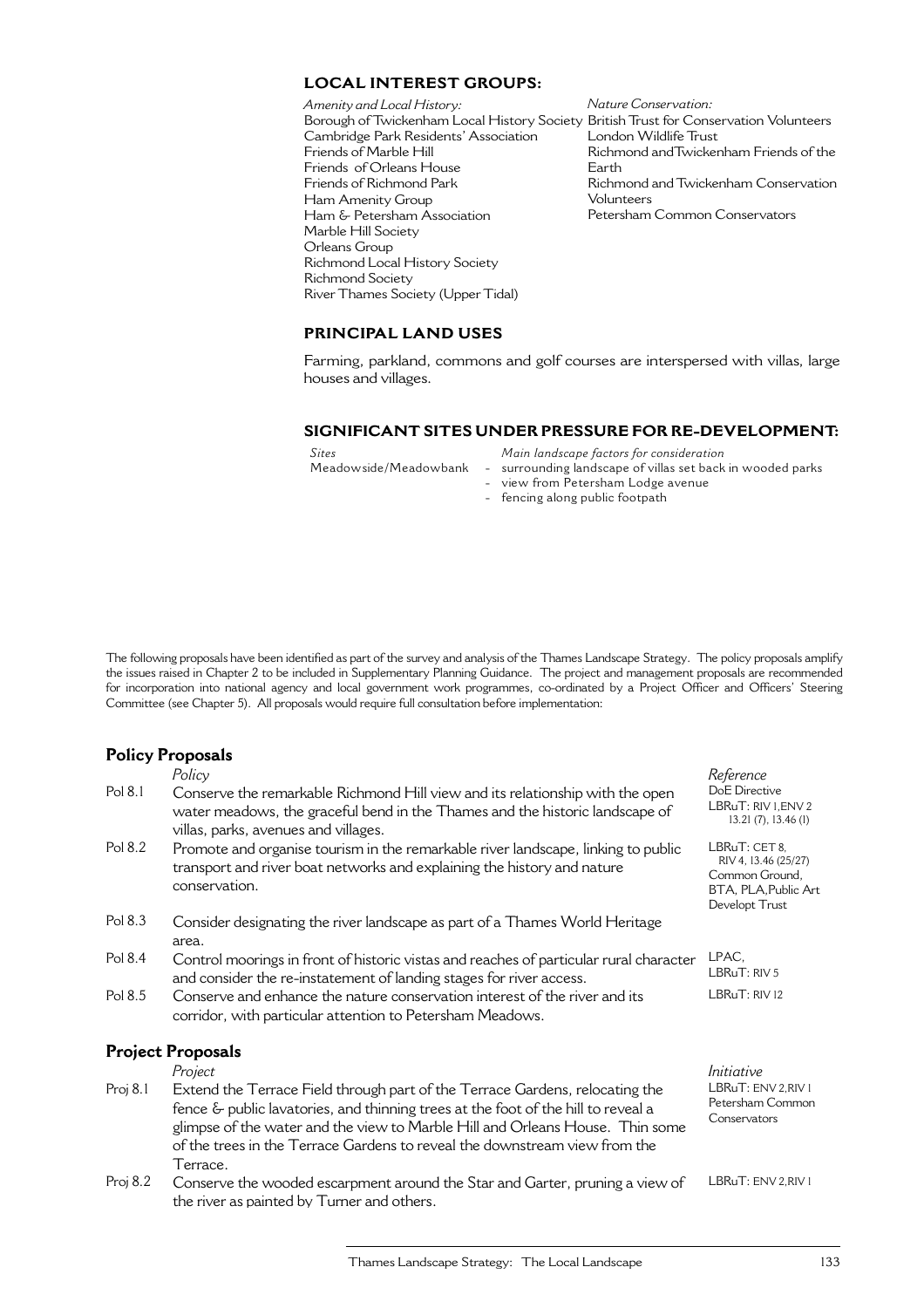the river as painted by Turner and others.

- Proj 8.3 Repair the estate fencing around Petersham Meadow, remove the base of the burnt-out shed and consider the long-term possibility of replacing the concrete flood wall with an earth bund and returning the meadow to a regime of flooding.
- Proj 8.4 Remove the remains of the redundant Petersham water works and re-instate the site as meadow.
- Proj 8.5 Re-align the inner river footpath through the eastern end of the replanted Ham Avenue to provide a dry route at times of high tide.
- Proj 8.6 Restore the Petersham Lodge avenue of horse chestnuts and re-instate meadow management, cutting the area at least annually and maintaining woodland edges to keep the site sheltered. Consider re-instating John Gay's riverside summerhouse.
- Proj 8.7 Investigate the possibility of modifying the banks of Glover's Island to enhance the nature conservation value.
- Proj 8.8 Enhance public facilities and the viewing terrace at Pembroke Lodge. Royal Parks
- Proj 8.9 Enhance the setting, surfaces, seating and information boards at King Henry VIII's Mound. Re-instate Oliver's Mount (shown on the 1745 Rocque map). Retain wooded scarp and beech walk with occasional river views from the Richmond Park terrace.
- Proj 8.10 Consult on the long-term re-planting of the southern Ham Avenue to Ham Common on the correct alignment, improving the boundaries and fencing. Investigate the possibilities of re-instating a focal mound at the end of the avenue.
- Proj 8.11 Replant the quincunx of limes along Melancholy Walk and failures along the Ham Lodge avenue.
- Proj 8.12 Re-open the view between Ham House and the river, relocating the disused public LBRuT: ENV 8,12, lavatories which now form the focus of the axial view across river.

#### **Management Proposals**

|          | ruanagement rroposais                                                                                                                                                |                                                         |
|----------|----------------------------------------------------------------------------------------------------------------------------------------------------------------------|---------------------------------------------------------|
|          | Management                                                                                                                                                           | Initiative                                              |
| Mng 8.1  | Continue to manage the Terrace Field for hay and wildflowers.                                                                                                        | LBRuT: RIV 12.<br>ENV 18, 13.46 (5)<br>Petersham Common |
|          |                                                                                                                                                                      | Conservators                                            |
| Mng 8.2  | Continue to maintain the Terrace hoggin, fences and seats in good condition and<br>reduce the trees and scrub which obscure the view.                                | LBRuT: RIV 12.<br>ENV 18, 13.46 (5)                     |
| Mng 8.3  | Conserve and maintain the escarpment woodland.                                                                                                                       | LBRuT                                                   |
| Mng 8.4  | Continue to graze Petersham Meadows, controlling thistle and nettle invasion and<br>considering the long-term possibility of restoring management as a flood meadow. | LBRuT: RIV 12, ENV 18 &<br>tenants<br>Countryside Comm  |
| Mng 8.5  | Control scrub growth/litter between the Ham Lands footpath and the river.                                                                                            | LBRuT RIV 3, PLA                                        |
| Mng 8.6  | Manage the willows on Glover's Island for nature conservation and to maintain the<br>wooded appearance.                                                              | LBRuT RIV 12, NRA                                       |
| Mng 8.7  | Prune up the Lime Avenues around Ham House to retain the axial vistas.                                                                                               | LBRuT: ENV 2.12, RIV 1<br>Nat Trust                     |
| Mng 8.8  | Manage the Ham Copse and Holly Hedge Field to allow ground vegetation to re-<br>establish and to encourage regeneration of the oaks.                                 | LBRuT ENV 18, RIV 12                                    |
| Mng 8.9  | Manage the King Henry VIII's Mound key-hole and avenue to keep open the vista<br>to St Paul's.                                                                       | Royal Parks<br>LBRuT: ENV 2                             |
| Mng 8.10 | Manage the woodland in Orleans House gardens to create a more varied habitat<br>for birds.                                                                           | LBRuT: ENV 18                                           |
| Mng 8.11 | Manage the Richmond Golf Course roughs as a hay crop, clearing around the pond<br>and re-instating historic landscape features where these can work with the layout  | LBRuT: ENV 18.<br><b>RIV 12</b><br>Rich.Golf Club       |

and re-instating historic landscape features where these can work with the layout of the course. Crown Estate

LBRuT and tenants NRA, PLA Countryside Comm English Nature, LWT, LEU LBRuT: ENV 8

LBRuT and tenants German School

LBRuT: ENV8,RIV12 LWT, Rich&Twick Volunteers, private landowners LBRuT, NRA, PLA

Crown Estate Royal Parks Crown Estate LBRuT: ENV 12

LBRuT: ENV 8,12, 13.21 (2) National Trust Ham & P. Assoc. LBRuT: ENV 8,12, 13.21 (2) National Trust Polo Club Ham & P. Assoc. 13.21 (2)